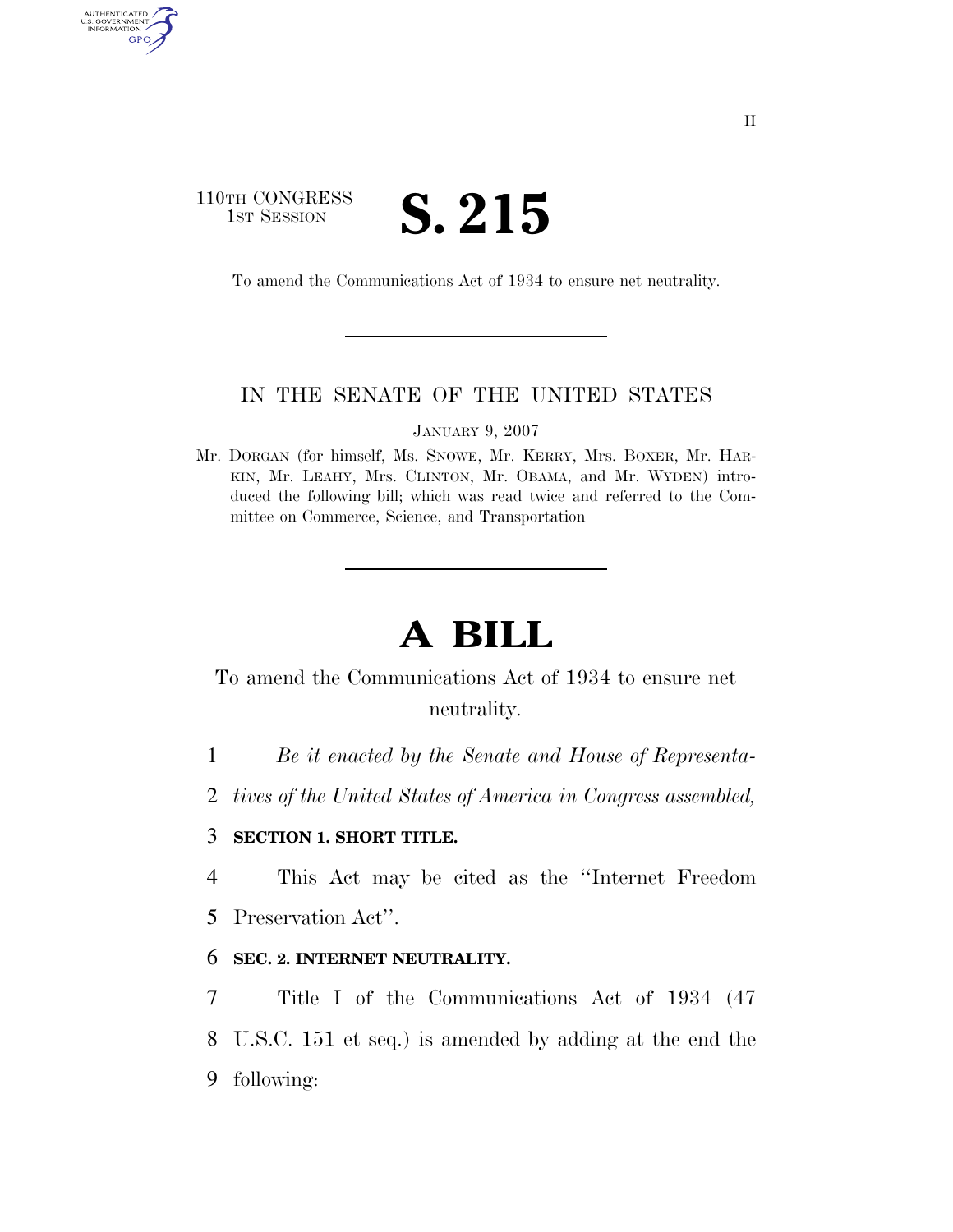#### **''SEC. 12. INTERNET NEUTRALITY.**

2 "(a) DUTY OF BROADBAND SERVICE PROVIDERS.— With respect to any broadband service offered to the pub-lic, each broadband service provider shall—

 ''(1) not block, interfere with, discriminate against, impair, or degrade the ability of any person to use a broadband service to access, use, send, post, receive, or offer any lawful content, application, or service made available via the Internet;

 $\frac{10}{2}$  ''(2) not prevent or obstruct a user from at- taching or using any device to the network of such broadband service provider, only if such device does not physically damage or substantially degrade the use of such network by other subscribers;

15 "(3) provide and make available to each user information about such user's access to the Internet, and the speed, nature, and limitations of such user's broadband service;

19  $\frac{1}{2}$  (4) enable any content, application, or service made available via the Internet to be offered, pro-21 vided, or posted on a basis that—

22  $\langle (A)$  is reasonable and nondiscriminatory, including with respect to quality of service, ac-cess, speed, and bandwidth;

25 "'(B) is at least equivalent to the access, speed, quality of service, and bandwidth that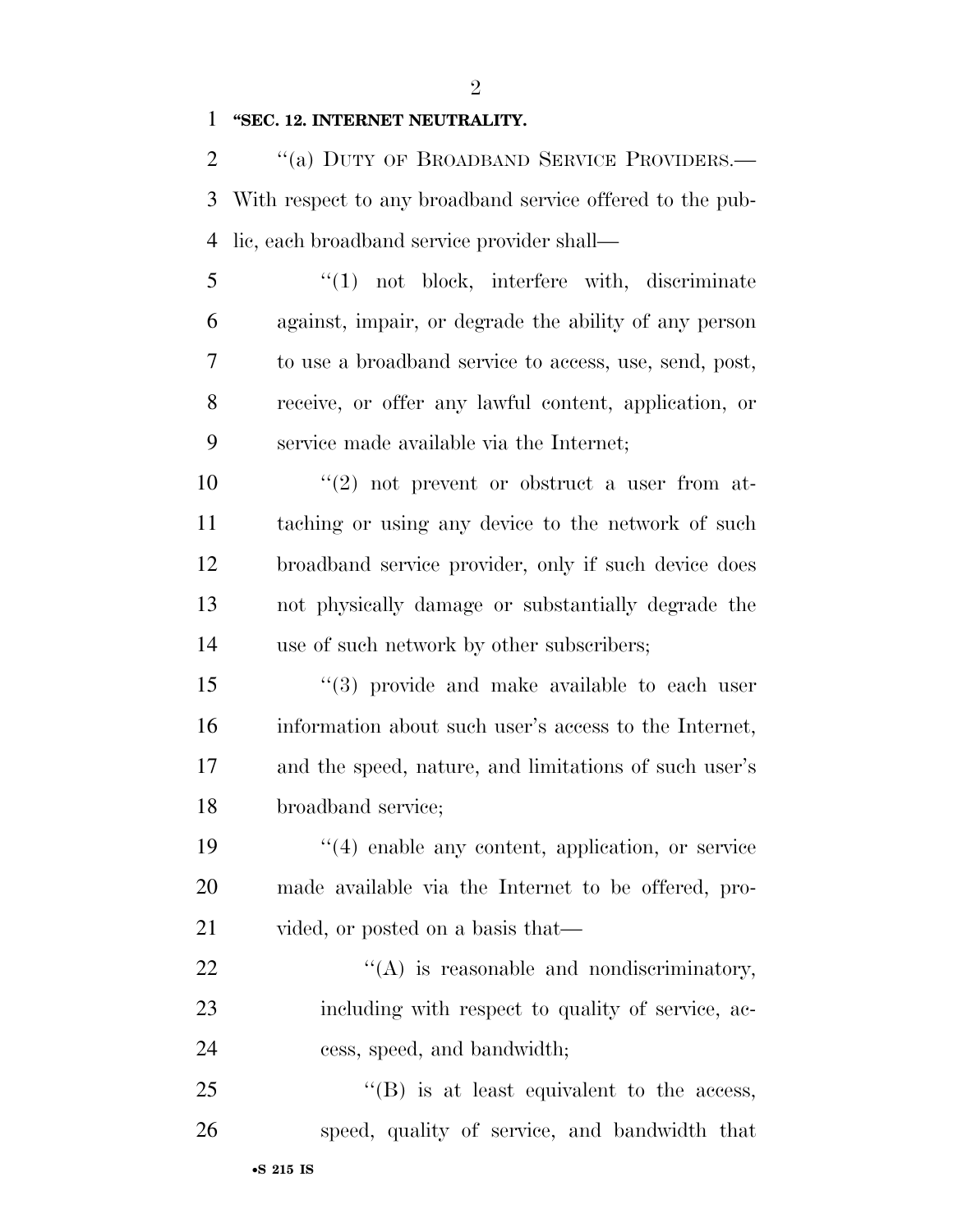such broadband service provider offers to affili- ated content, applications, or services made available via the public Internet into the net- work of such broadband service provider; and ''(C) does not impose a charge on the basis of the type of content, applications, or services made available via the Internet into the network of such broadband service provider; ''(5) only prioritize content, applications, or services accessed by a user that is made available via the Internet within the network of such broadband service provider based on the type of content, appli- cations, or services and the level of service purchased by the user, without charge for such prioritization; and ''(6) not install or utilize network features, functions, or capabilities that impede or hinder com- pliance with this section. ''(b) CERTAIN MANAGEMENT AND BUSINESS-RE- LATED PRACTICES.—Nothing in this section shall be con- strued to prohibit a broadband service provider from en- gaging in any activity, provided that such activity is not inconsistent with the requirements of subsection (a), in-

cluding—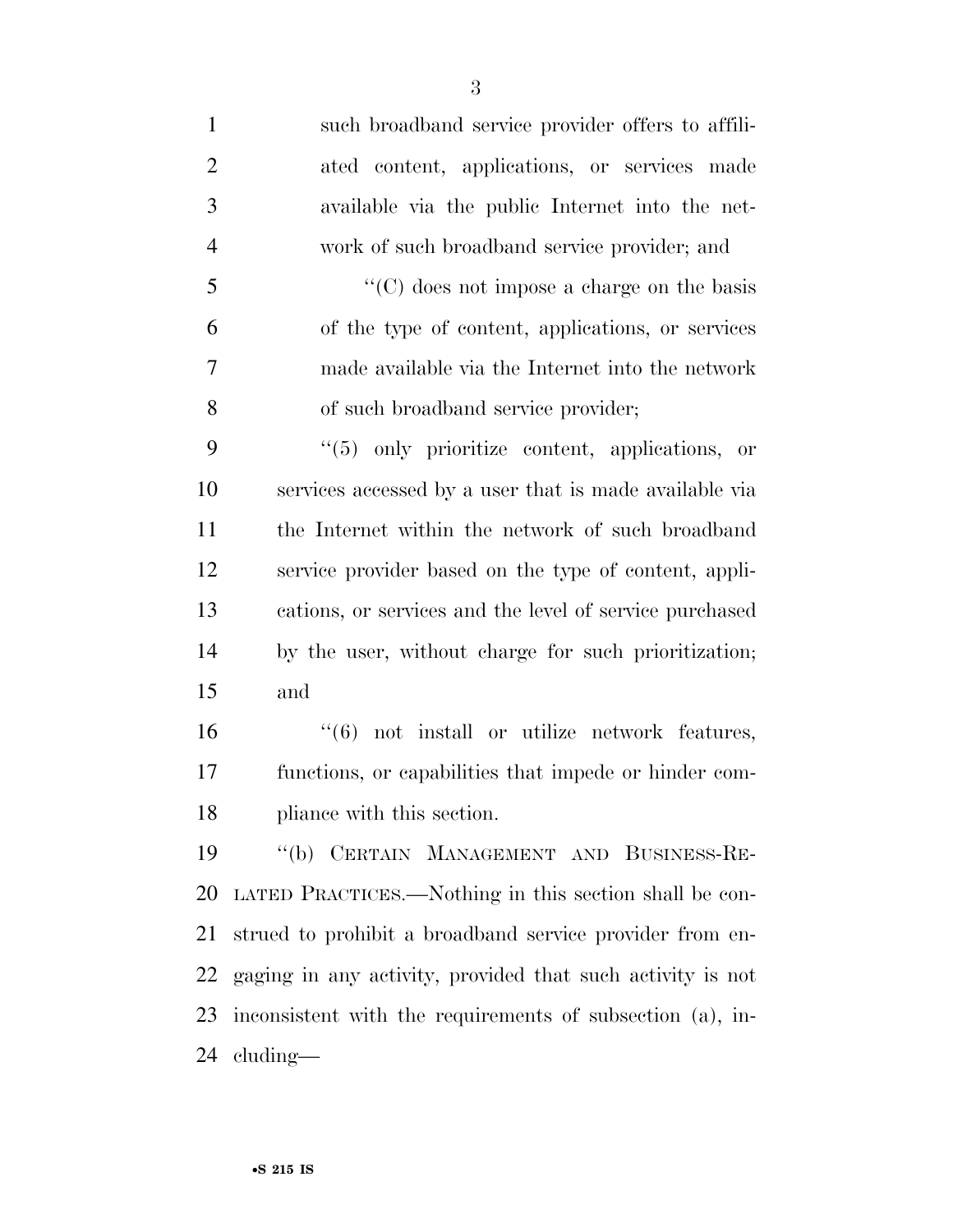$\frac{1}{1}$   $\frac{1}{2}$  if the security of a user's com- puter on the network of such broadband service pro- vider, or managing such network in a manner that does not distinguish based on the source or owner-ship of content, application, or service;

 $(2)$  offering directly to each user broadband service that does not distinguish based on the source or ownership of content, application, or service, at different prices based on defined levels of bandwidth or the actual quantity of data flow over a user's con-nection;

 $\frac{12}{2}$   $\frac{12}{2}$  offering consumer protection services (in- cluding parental controls for indecency or unwanted content, software for the prevention of unsolicited commercial electronic messages, or other similar ca- pabilities), if each user is provided clear and accu- rate advance notice of the ability of such user to refuse or disable individually provided consumer pro-tection capabilities;

20  $\frac{1}{2}$  (4) handling breaches of the terms of service offered by such broadband service provider by a sub- scriber, provided that such terms of service are not 23 inconsistent with the requirements of subsection (a); or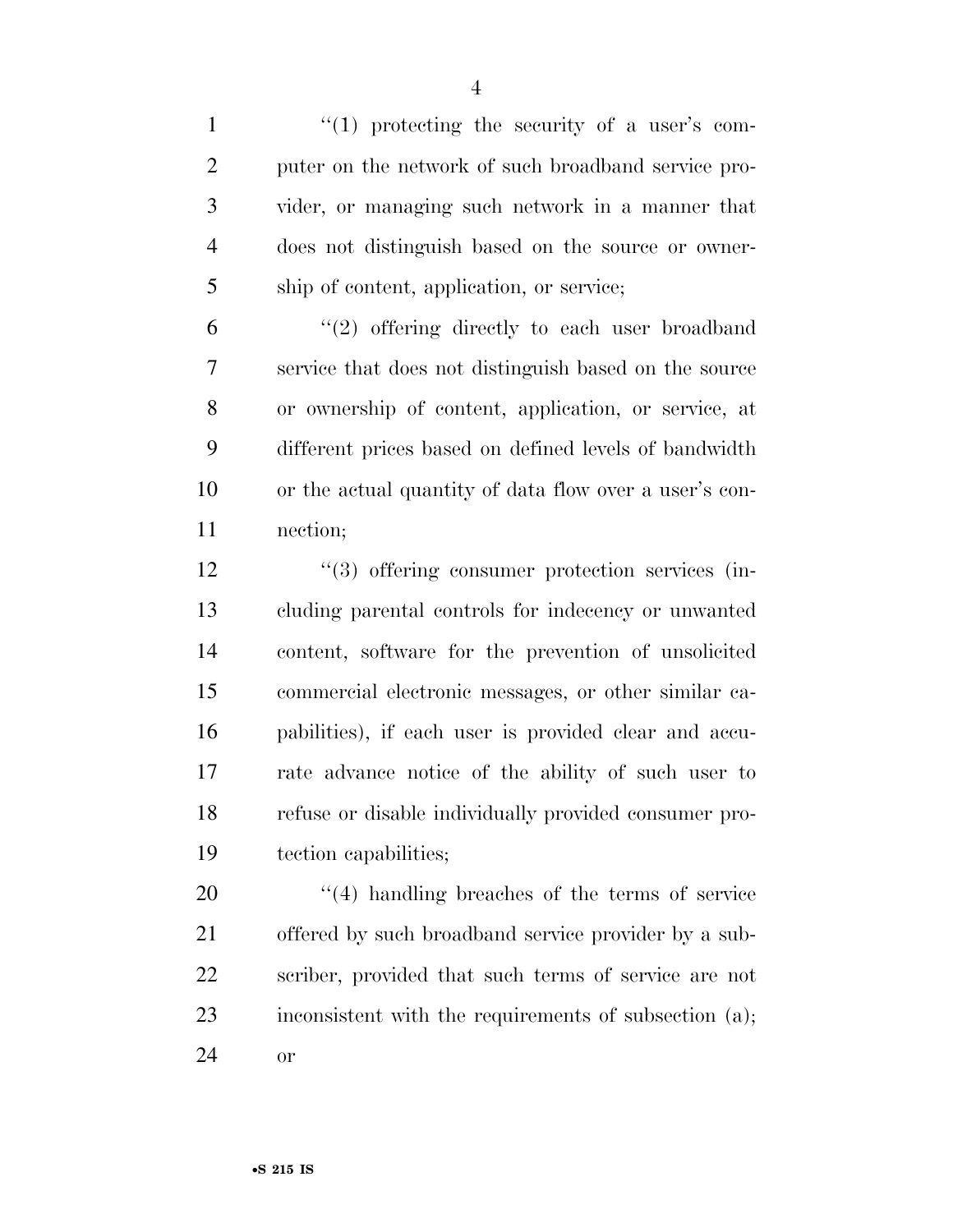$\frac{1}{1}$  ''(5) where otherwise required by law, to pre-vent any violation of Federal or State law.

 ''(c) EXCEPTION.—Nothing in this section shall apply to any service regulated under title VI, regardless of the physical transmission facilities used to provide or transmit such service.

 ''(d) STAND-ALONE BROADBAND SERVICE.—A broadband service provider shall not require a subscriber, as a condition on the purchase of any broadband service offered by such broadband service provider, to purchase any cable service, telecommunications service, or IP-en-abled voice service.

 ''(e) IMPLEMENTATION.—Not later than 180 days after the date of enactment of the Internet Freedom Pres- ervation Act, the Commission shall prescribe rules to im-plement this section that—

17  $\frac{1}{2}$  (1) permit any aggrieved person to file a com- plaint with the Commission concerning any violation of this section; and

 $(2)$  establish enforcement and expedited adju- dicatory review procedures consistent with the objec-22 tives of this section, including the resolution of any complaint described in paragraph (1) not later than 90 days after such complaint was filed, except for good cause shown.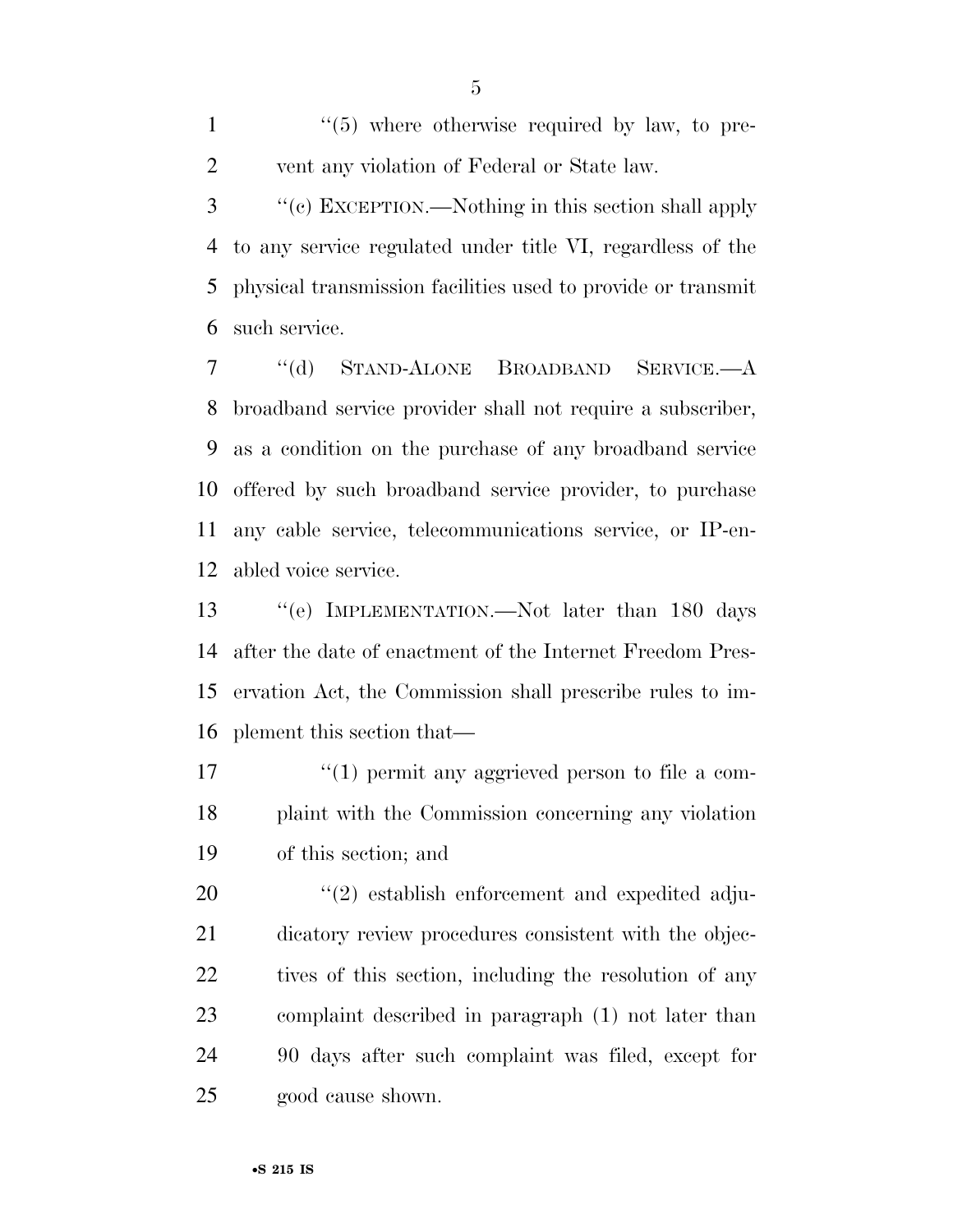| $\mathbf{1}$   | $``(f)$ ENFORCEMENT.—                                 |
|----------------|-------------------------------------------------------|
| $\overline{2}$ | " $(1)$ IN GENERAL.—The Commission shall en-          |
| 3              | force compliance with this section under title V, ex- |
| $\overline{4}$ | cept that—                                            |
| 5              | $\lq\lq$ no forfeiture liability shall be deter-      |
| 6              | mined under section $503(b)$ against any person       |
| $\overline{7}$ | unless such person receives the notice required       |
| 8              | by section $503(b)(3)$ or section $503(b)(4)$ ; and   |
| 9              | "(B) the provisions of section $503(b)(5)$            |
| 10             | shall not apply.                                      |
| 11             | "(2) SPECIAL ORDERS.—In addition to any               |
| 12             | other remedy provided under this Act, the Commis-     |
| 13             | sion may issue any appropriate order, including an    |
| 14             | order directing a broadband service provider—         |
| 15             | "(A) to pay damages to a complaining                  |
| 16             | party for a violation of this section or the regu-    |
| 17             | lations hereunder; or                                 |
| 18             | $\lq( B )$ to enforce the provisions of this sec-     |
| 19             | tion.                                                 |
| 20             | "(g) DEFINITIONS.—In this section, the following      |
| 21             | definitions shall apply:                              |
| 22             | "(1) $\Lambda$ FFILIATED.—The term 'affiliated' in-   |
| 23             | cludes—                                               |
| 24             | "(A) a person that (directly or indirectly)           |
| 25             | owns or controls, is owned or controlled by, or       |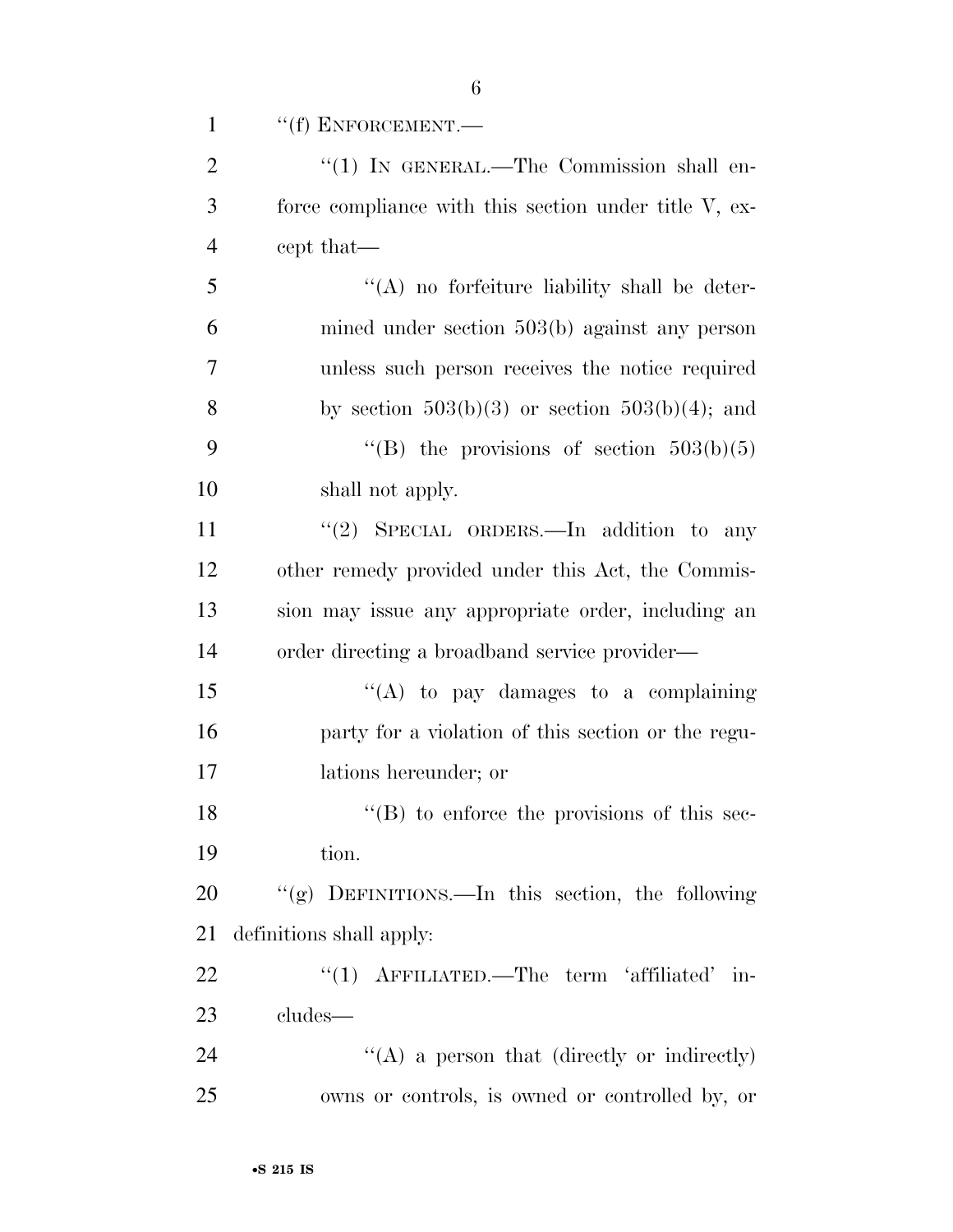| $\mathbf{1}$   | is under common ownership or control with, an-          |
|----------------|---------------------------------------------------------|
| $\overline{2}$ | other person; or                                        |
| 3              | "(B) a person that has a contract or other              |
| $\overline{4}$ | arrangement with a content, applications, or            |
| 5              | service provider relating to access to or dis-          |
| 6              | tribution of such content, applications, or serv-       |
| $\overline{7}$ | ice.                                                    |
| 8              | (2)<br>BROADBAND SERVICE.—The term                      |
| 9              | 'broadband service' means a 2-way transmission          |
| 10             | $that$ —                                                |
| 11             | $\lq\lq$ connects to the Internet regardless of         |
| 12             | the physical transmission facilities used; and          |
| 13             | "(B) transmits information at an average                |
| 14             | rate of at least 200 kilobits per second in at          |
| 15             | least 1 direction.                                      |
| 16             | "(3) BROADBAND SERVICE PROVIDER.—The                    |
| 17             | term 'broadband service provider' means a person or     |
| 18             | entity that controls, operates, or resells and controls |
| 19             | any facility used to provide broadband service to the   |
| 20             | public, whether provided for a fee or for free.         |
| 21             | "(4) IP-ENABLED VOICE SERVICE.—The term                 |
| 22             | 'IP-enabled voice service' means the provision of       |
| 23             | real-time 2-way voice communications offered to the     |
| 24             | public, or such classes of users as to be effectively   |
| 25             | available to the public, transmitted through cus-       |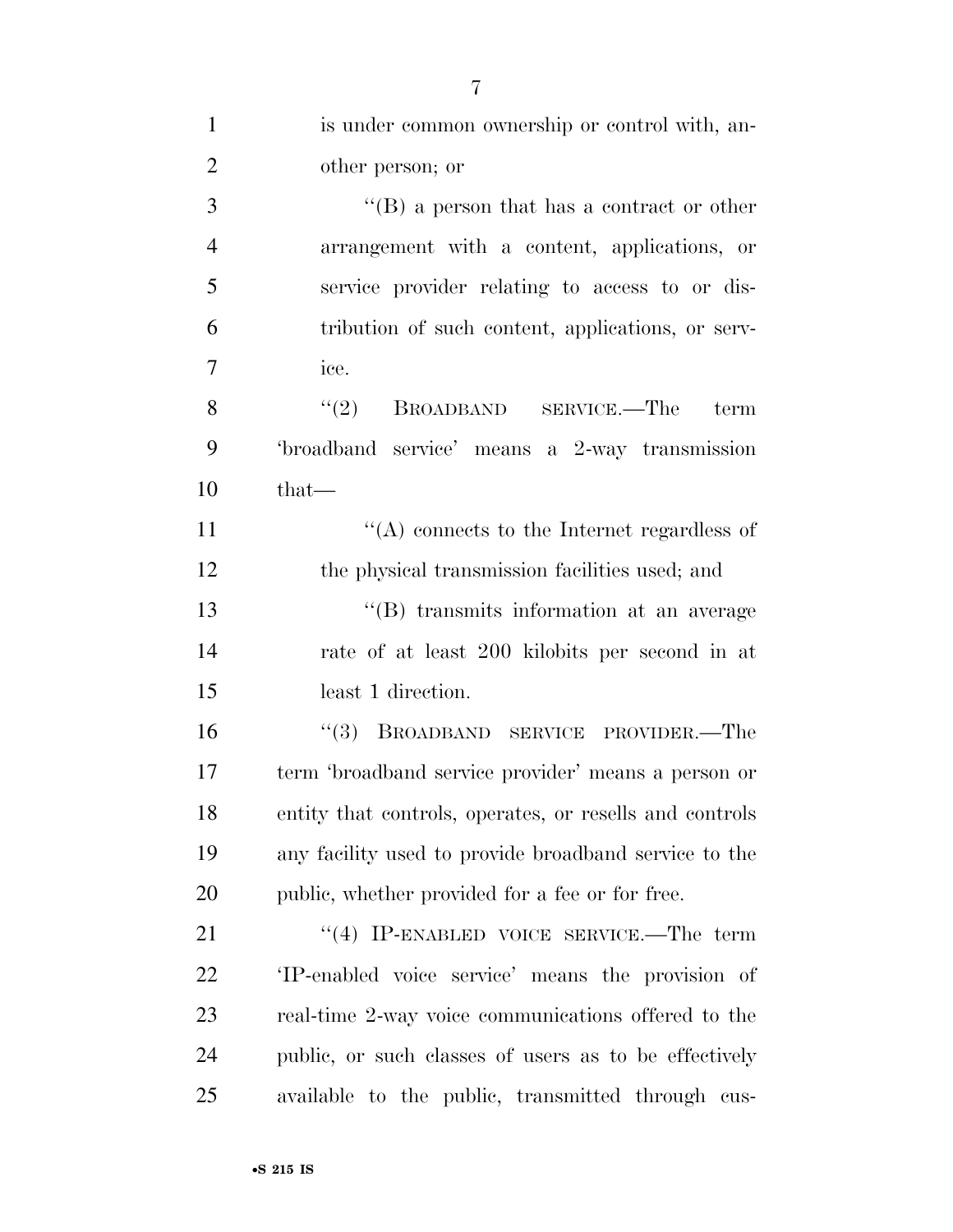| $\mathbf{1}$   | tomer premises equipment using TCP/IP protocol,          |
|----------------|----------------------------------------------------------|
| $\overline{2}$ | or a successor protocol, for a fee (whether part of      |
| 3              | a bundle of services or separately) with interconnec-    |
| $\overline{4}$ | tion capability such that service can originate traffic  |
| 5              | to, and terminate traffic from, the public switched      |
| 6              | telephone network.                                       |
| $\tau$         | $\cdot\cdot$ (5) USER.—The term 'user' means any resi-   |
| 8              | dential or business subscriber who, by way of a          |
| 9              | broadband service, takes and utilizes Internet serv-     |
| 10             | ices, whether provided for a fee, in exchange for an     |
| 11             | explicit benefit, or for free.".                         |
| 12             | SEC. 3. REPORT ON DELIVERY OF CONTENT, APPLICA-          |
|                |                                                          |
| 13             | TIONS, AND SERVICES.                                     |
| 14             | Not later than 270 days after the date of enactment      |
| 15             | of this Act, and annually thereafter, the Federal Commu- |
| 16             | nications Commission shall transmit a report to the Com- |
| 17             | mittee on Commerce, Science, and Transportation of the   |
|                | 18 Senate and the Committee on Energy and Commerce of    |
| 19             | the House of Representatives on the—                     |
| 20             | (1) ability of providers of content, applications,       |
| 21             | or services to transmit and send such information        |
| 22             | into and over broadband networks;                        |
| 23             | (2) ability of competing providers of trans-             |
| 24             | mission capability to transmit and send such infor-      |